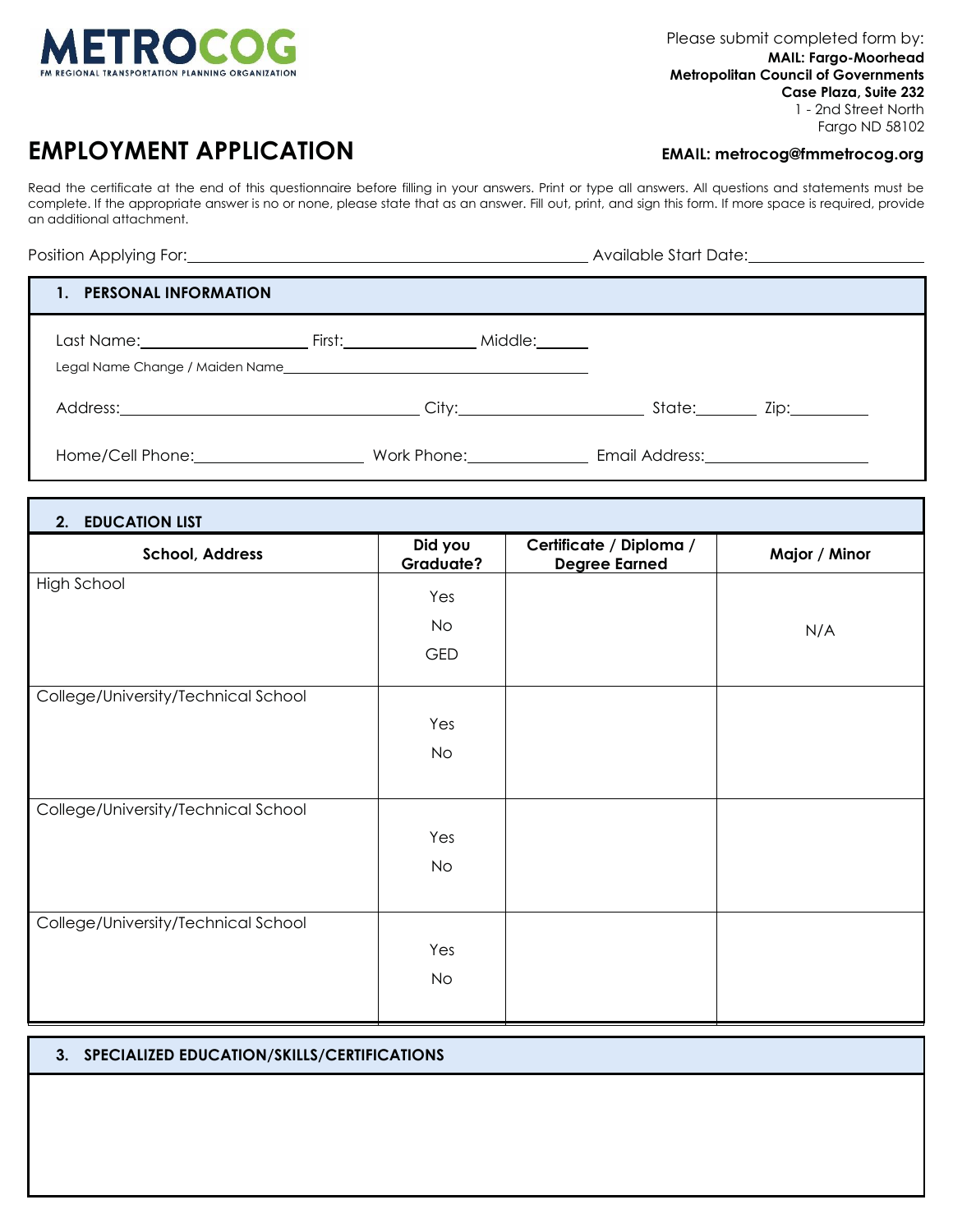| <b>4. WORK EXPERIENCE</b>                                                                                                   |           | (Past 5 years; all employment including part time, self-employment, and unemployment)                                                                                                                                         |     |     |
|-----------------------------------------------------------------------------------------------------------------------------|-----------|-------------------------------------------------------------------------------------------------------------------------------------------------------------------------------------------------------------------------------|-----|-----|
|                                                                                                                             |           |                                                                                                                                                                                                                               |     |     |
|                                                                                                                             |           |                                                                                                                                                                                                                               |     |     |
|                                                                                                                             |           | Last Salary: Reason for Leaving: 2008 2009 2010 2020 2031 2040 2051 2052 2053 2054 2056 2057 2058 2059 2059 20                                                                                                                |     |     |
|                                                                                                                             |           |                                                                                                                                                                                                                               |     |     |
|                                                                                                                             |           |                                                                                                                                                                                                                               |     |     |
|                                                                                                                             |           | Supervisor's Title: <u>Communications of the Supervisors of the Supervisor's Phone:</u>                                                                                                                                       |     |     |
|                                                                                                                             |           |                                                                                                                                                                                                                               |     |     |
|                                                                                                                             |           |                                                                                                                                                                                                                               |     |     |
|                                                                                                                             |           |                                                                                                                                                                                                                               |     |     |
|                                                                                                                             |           |                                                                                                                                                                                                                               |     |     |
|                                                                                                                             |           | Last Salary: Last Salary: Reason for Leaving: Last Salary: Last Salary: Last Salary: Last Salary: Last Salary:                                                                                                                |     |     |
|                                                                                                                             |           |                                                                                                                                                                                                                               |     |     |
|                                                                                                                             |           |                                                                                                                                                                                                                               |     |     |
|                                                                                                                             |           | Supervisor's Title: etc. All and the supervisor's Phone: Etc. All and the Supervisor's Phone: Etc. All and the Supervisor's Phone: Etc. All and the Supervisor's Phone: Etc. All and the Supervisor's Phone: Etc. All and the |     |     |
|                                                                                                                             |           |                                                                                                                                                                                                                               |     |     |
|                                                                                                                             |           |                                                                                                                                                                                                                               |     |     |
|                                                                                                                             |           |                                                                                                                                                                                                                               |     |     |
|                                                                                                                             |           | Employed From: To: To: Total Years: Total Months:                                                                                                                                                                             |     |     |
|                                                                                                                             |           | Last Salary: Reason for Leaving: 2008 2009 2010 2020 2031 2040 2051 2052 2053 2054 2056 2057 2058 2059 2059 20                                                                                                                |     |     |
|                                                                                                                             |           |                                                                                                                                                                                                                               |     |     |
|                                                                                                                             |           |                                                                                                                                                                                                                               |     |     |
|                                                                                                                             |           | Supervisor's Title: <u>contract the supervisor's Phone:</u> Supervisor's Phone:                                                                                                                                               |     |     |
|                                                                                                                             |           |                                                                                                                                                                                                                               |     |     |
|                                                                                                                             |           |                                                                                                                                                                                                                               |     |     |
| Number of additional employer sheets attached:<br>For additional employer information sheets, see last page of application. |           |                                                                                                                                                                                                                               |     |     |
| <b>5. CURRENT LICENSES</b>                                                                                                  |           |                                                                                                                                                                                                                               |     |     |
| Do you have a Driver's License?                                                                                             | Yes<br>No | Do you have a CDL?                                                                                                                                                                                                            | Yes | No. |
|                                                                                                                             |           |                                                                                                                                                                                                                               |     |     |
|                                                                                                                             |           |                                                                                                                                                                                                                               |     |     |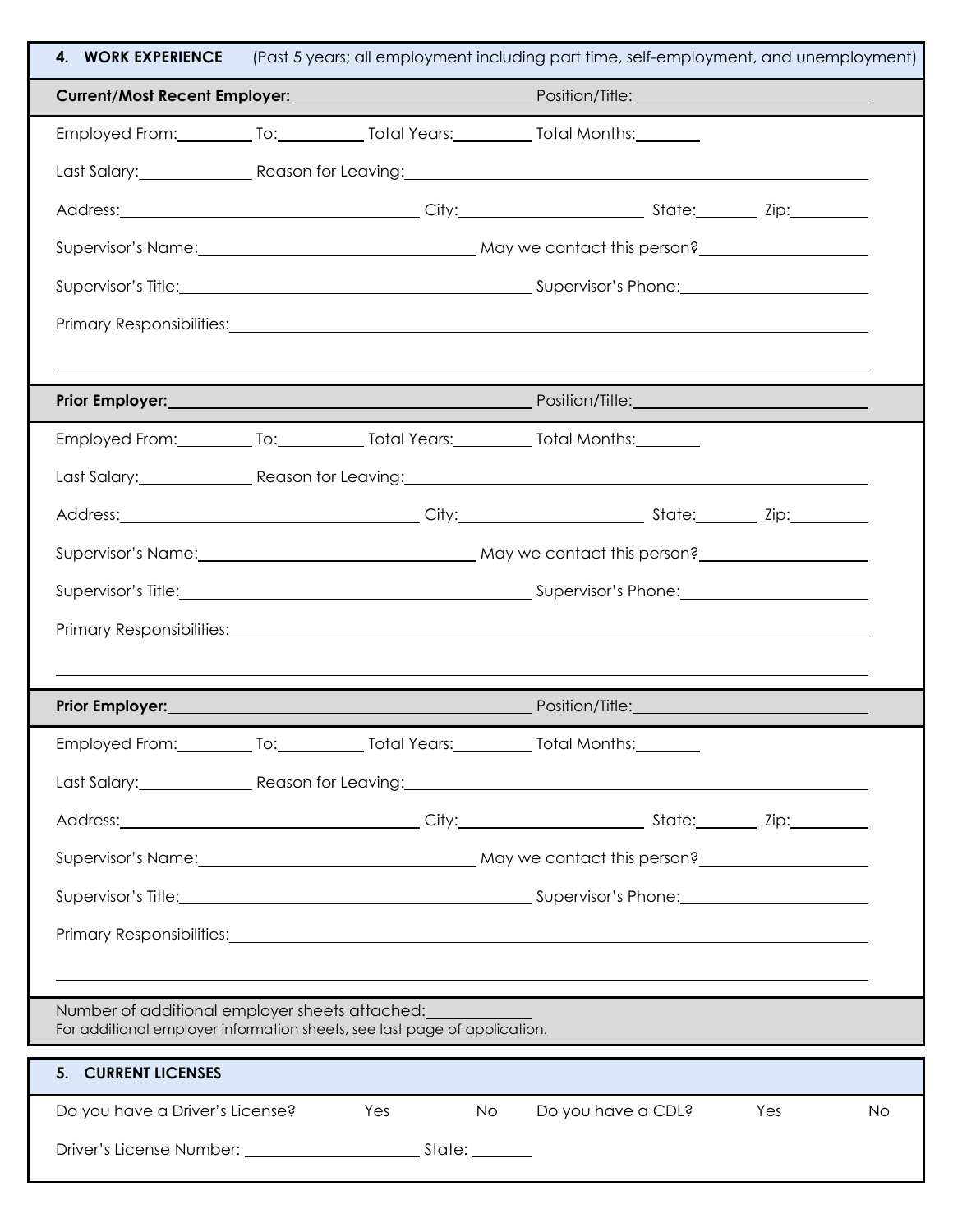| 6. CURRENT PROFESSIONAL LICENSES / EXPERIENCE                                                                                                                                                                                        |                                                                                                                                                                                                                                      |
|--------------------------------------------------------------------------------------------------------------------------------------------------------------------------------------------------------------------------------------|--------------------------------------------------------------------------------------------------------------------------------------------------------------------------------------------------------------------------------------|
|                                                                                                                                                                                                                                      | License: <u>and the set of the set of the set of the set of the set of the set of the set of the set of the set of the set of the set of the set of the set of the set of the set of the set of the set of the set of the set of</u> |
| Type of License/Skill: <u>Allen and the Community of Times and the Community of Times and the Community of Times and Times and Times and Times and Times and Times and Times and Times and Times and Times and Times and Times a</u> |                                                                                                                                                                                                                                      |
|                                                                                                                                                                                                                                      | License: <u>New York: New York: New York: Number: Number:</u> License Number: Number: Number: Number: Number: Number: Number: Number: Number: Number: Number: Number: Number: Number: Number: Number: Number: Number: Number: Numbe  |
| Type of License/Skill: <u>Chambre 2008</u> School and Chambre 2008 School and Chambre 2008 School and Chambre 2008 School and Chambre 2008 School and Chambre 2008 School and Chambre 2008 School and Chambre 2008 School and Chamb  |                                                                                                                                                                                                                                      |
|                                                                                                                                                                                                                                      | License: Numbers and Security and Security and Security and Security and Security and Security and Security and Security and Security and Security and Security and Security and Security and Security and Security and Securi       |
| Type of License/Skill: North American Communication of the Communication of the Communication of License Communication of the Communication of the Communication of the Communication of the Communication of the Communicatio       |                                                                                                                                                                                                                                      |
|                                                                                                                                                                                                                                      |                                                                                                                                                                                                                                      |
| <b>7. REFERENCES</b>                                                                                                                                                                                                                 |                                                                                                                                                                                                                                      |
| Name: Name: All the Contract of Contract of Contract of Contract of Contract of Contract of Contract of Contract of Contract of Contract of Contract of Contract of Contract of Contract of Contract of Contract of Contract o       |                                                                                                                                                                                                                                      |

| Total Years Known: Phone: Phone:     |                                                                                                               | Email: 2008. 2009. 2010. 2010. 2010. 2011. 2012. 2012. 2012. 2013. 2014. 2014. 2014. 2014. 2014. 2014. 2014. 2 |  |
|--------------------------------------|---------------------------------------------------------------------------------------------------------------|----------------------------------------------------------------------------------------------------------------|--|
|                                      |                                                                                                               |                                                                                                                |  |
| Total Years Known: Phone: Phone:     |                                                                                                               |                                                                                                                |  |
|                                      |                                                                                                               | Relationship/Type of Reference: Material Assembly Relationship                                                 |  |
| Total Years Known: Total Years & The | Phone: 2008 2010 2021 2022 2023 2024 2022 2022 2023 2024 2022 2023 2024 2022 2023 2024 2022 2023 2024 2025 20 | Email: 2008. 2009. 2010. 2010. 2010. 2010. 2010. 2010. 2011. 2012. 2012. 2012. 2013. 2014. 2014. 2014. 2014. 2 |  |

# **8. ARREST RECORD**

Include traffic violations, but not parking tickets – list dates, places, charges, disposition, and details of the crime

Have you every pled guilty or been found guilty of a felony, including a felony that was later dismissed?

| <b>ADDITIONAL INFORMATION</b>                                                       |     |     |                                                                                                                                                                                                                                |     |     |
|-------------------------------------------------------------------------------------|-----|-----|--------------------------------------------------------------------------------------------------------------------------------------------------------------------------------------------------------------------------------|-----|-----|
| How were you referred to the position?                                              |     |     |                                                                                                                                                                                                                                |     |     |
| Are you related to a current employee?                                              | Yes | No. | Name: when the set of the set of the set of the set of the set of the set of the set of the set of the set of the set of the set of the set of the set of the set of the set of the set of the set of the set of the set of th |     |     |
| If hired, can you provide proof that you are eligible to work in the United States? |     |     |                                                                                                                                                                                                                                | Yes | No. |
| Are you a veteran? Yes<br>No.                                                       |     |     | Please attach a copy of your DD-214 form.                                                                                                                                                                                      |     |     |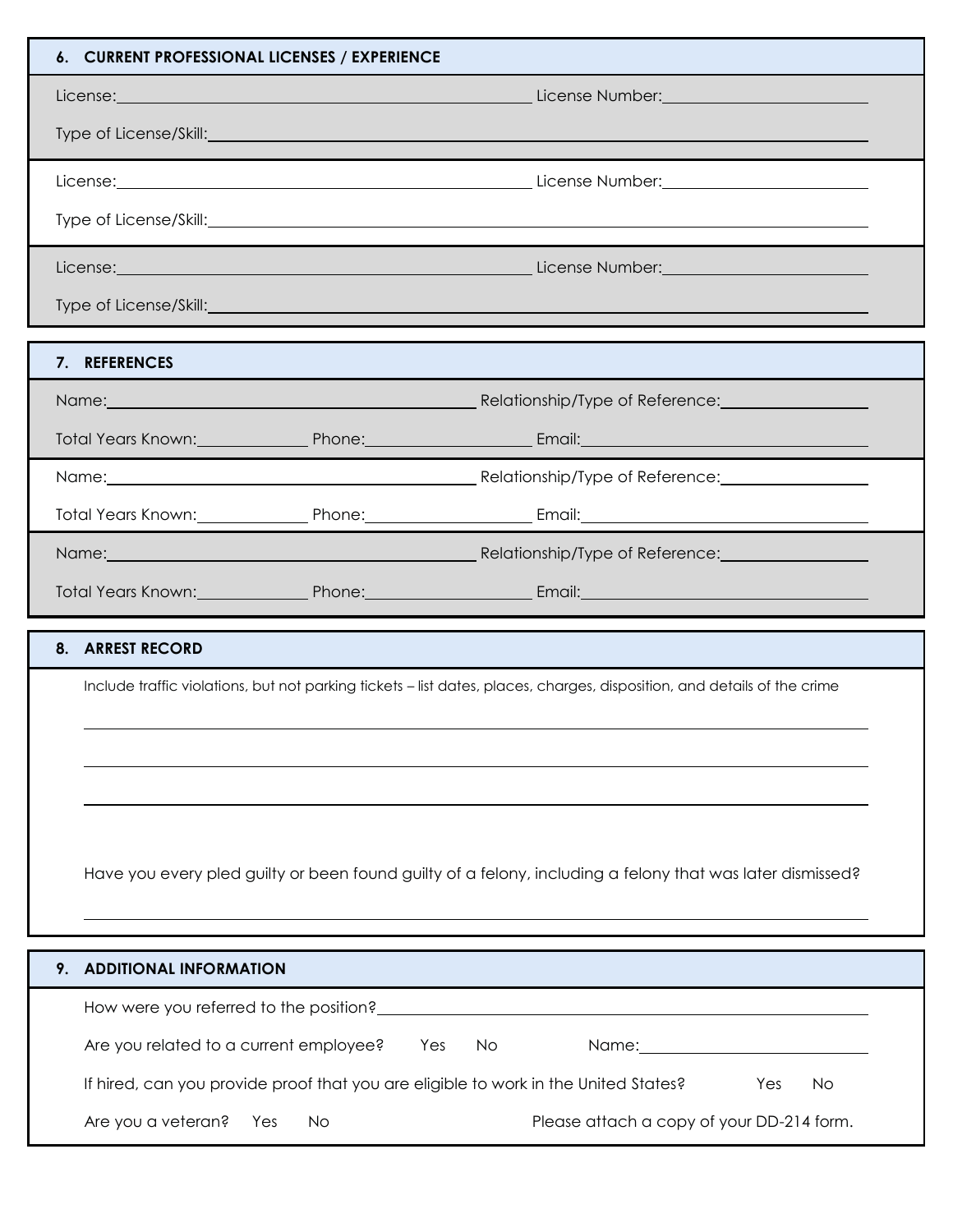| <b>10. RESIDENCES</b>    | (Past 5 years)                                                     |  |                                                   |  |
|--------------------------|--------------------------------------------------------------------|--|---------------------------------------------------|--|
| <b>Current Residence</b> |                                                                    |  |                                                   |  |
|                          |                                                                    |  | Total Years:______________ Total Months:_________ |  |
|                          |                                                                    |  |                                                   |  |
| <b>Prior Residence</b>   |                                                                    |  |                                                   |  |
|                          |                                                                    |  |                                                   |  |
|                          |                                                                    |  |                                                   |  |
| <b>Prior Residence</b>   |                                                                    |  |                                                   |  |
|                          |                                                                    |  |                                                   |  |
|                          |                                                                    |  |                                                   |  |
| <b>Prior Residence</b>   |                                                                    |  |                                                   |  |
|                          | From: To: To: To: To: To: Total Years: Total Months: Total Months: |  |                                                   |  |
|                          |                                                                    |  |                                                   |  |
| <b>Prior Residence</b>   |                                                                    |  |                                                   |  |
|                          |                                                                    |  |                                                   |  |
|                          |                                                                    |  |                                                   |  |
|                          | 11. REASONS FOR APPLYING FOR THE POSITION                          |  |                                                   |  |
|                          |                                                                    |  |                                                   |  |
|                          |                                                                    |  |                                                   |  |
|                          |                                                                    |  |                                                   |  |
|                          |                                                                    |  |                                                   |  |
|                          |                                                                    |  |                                                   |  |
|                          |                                                                    |  |                                                   |  |
|                          |                                                                    |  |                                                   |  |
|                          |                                                                    |  |                                                   |  |
|                          |                                                                    |  |                                                   |  |
|                          |                                                                    |  |                                                   |  |
|                          |                                                                    |  |                                                   |  |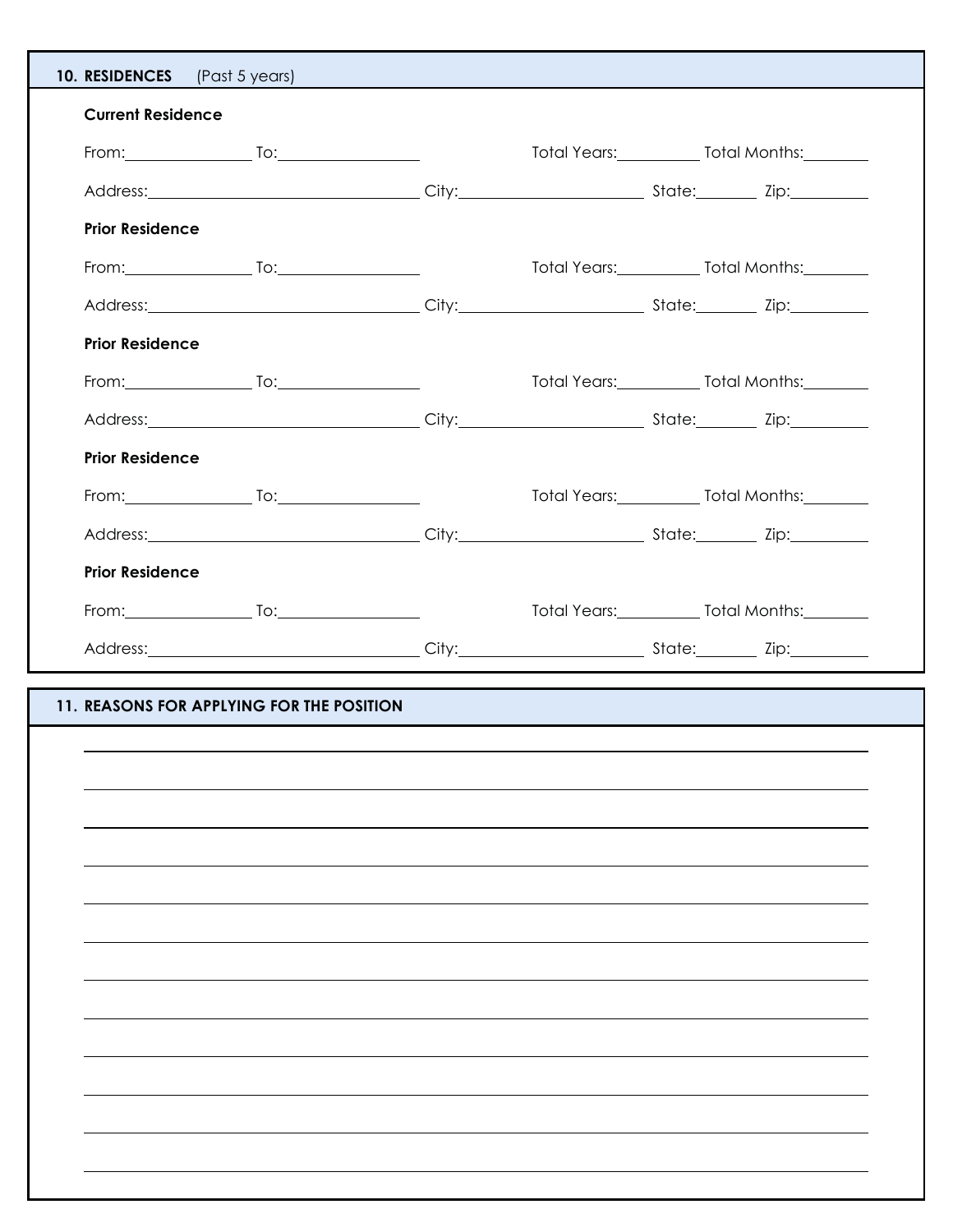| <b>12. ATTACHMENTS TO APPLICATION</b> |     |     |                              |     |     |
|---------------------------------------|-----|-----|------------------------------|-----|-----|
| Cover Letter                          | Yes | No. | Additional Attachment #1     | Yes | No. |
| Resume                                | Yes | No. | Additional Attachment #2 Yes |     | No. |
|                                       |     |     |                              |     |     |

### **CERTIFICATE**

I represent and warrant the answers I have made to each and all of the foregoing questions are full and true to the best of my knowledge and belief, AND FURTHER, in order that the AGENCY be fully informed as to my personal character and qualifications for employment, I refer to each of my former employers and to any other person who may have information concerning me, agreeing, as this information is furnished at my express request and for my benefit, I do hereby release them from any and all liability for damage of what so ever nature on account of furnishing such information. I acknowledge that **any false statement** knowingly made in answering the above questions is **good cause for removal from eligible register or discharge during or after probation.**

**Applicant's Signature: Date:**

## **EEO STATEMENT**

It is the continuing policy of the FM Metro COG to afford equal opportunity to qualified individuals regardless of their sex, race, creed, disability, or national origin, and to conform to applicable laws and regulations. Equal opportunity encompasses all aspects of employment practices to include, but not limited to, recruiting, hiring, training, compensation, benefits, promotions, transfers, layoffs, recall from layoffs, discipline, and agency-sponsored educational, social, recreational programs. Additionally, it is the policy of this agency to provide its members a viable means for communicating and resolving grievances and complaints regarding unlawful discriminatory employment practices. Any employee of the FM Metro COG who fails to comply with this policy is subject to appropriate disciplinary action.

**EMAIL FORM**